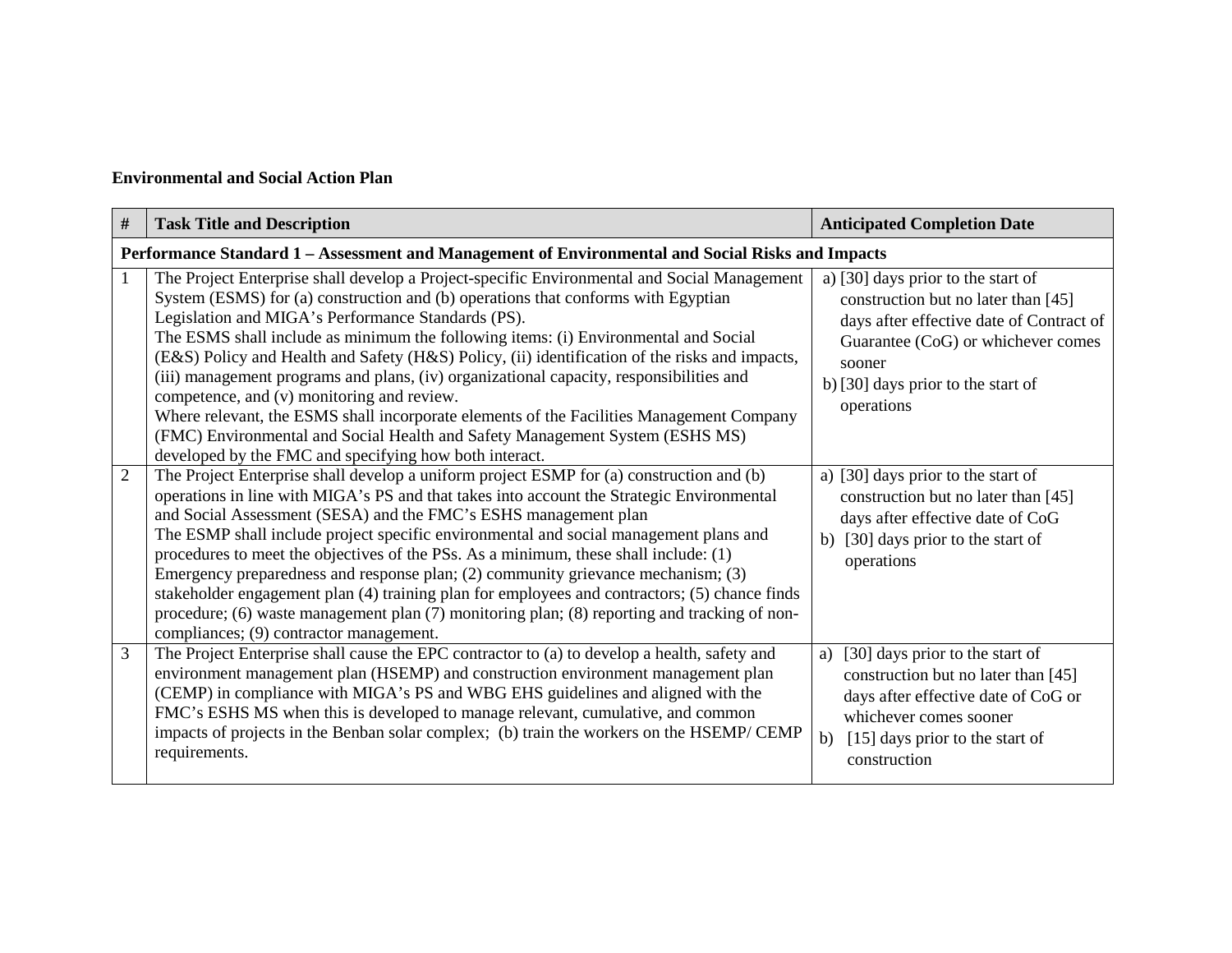| $\#$ | <b>Task Title and Description</b>                                                                                                                                                                                                                                                                                                                                                                                                                                                                                                                                                                                                                                                                                                                                                                                                                               | <b>Anticipated Completion Date</b>                                                                                                                                                                                                                                                                                                                                                    |
|------|-----------------------------------------------------------------------------------------------------------------------------------------------------------------------------------------------------------------------------------------------------------------------------------------------------------------------------------------------------------------------------------------------------------------------------------------------------------------------------------------------------------------------------------------------------------------------------------------------------------------------------------------------------------------------------------------------------------------------------------------------------------------------------------------------------------------------------------------------------------------|---------------------------------------------------------------------------------------------------------------------------------------------------------------------------------------------------------------------------------------------------------------------------------------------------------------------------------------------------------------------------------------|
| 4    | The Project Enterprise shall:<br>Appoint a qualified Health, Safety, and Environmental (HSE) Manager to follow both the<br>a)<br>construction and operations phase of the project. The HSE manager will ensure all<br>contractors adhere to environmental, and health and safety protocols and ESMS. In<br>addition, there will be at least one on-site EHS officer for the construction phase and one<br>off-site EHS officer during operation. These will be supported by additional EHS staff as<br>required to manage the risks identified.<br>Appoint a qualified Human Resources manager to follow both the construction and<br>b)<br>operations phase of the project to manage labor and working conditions in line with PS2<br>requirements.<br>Provide a description of project organizational structure for the implementation of all<br>$\mathbf{c}$ | Within 30 days of Effective Date of<br>a)<br>CoG or whichever comes sooner<br>Within 30 days of Effective Date of<br>b)<br>CoG or whichever comes sooner<br>Within 30 days of Effective Date of<br>$\mathbf{c}$<br>CoG or whichever comes sooner                                                                                                                                      |
|      | E&S and labor requirements.                                                                                                                                                                                                                                                                                                                                                                                                                                                                                                                                                                                                                                                                                                                                                                                                                                     |                                                                                                                                                                                                                                                                                                                                                                                       |
|      | Performance Standard 2 - Labor and Working Conditions                                                                                                                                                                                                                                                                                                                                                                                                                                                                                                                                                                                                                                                                                                                                                                                                           |                                                                                                                                                                                                                                                                                                                                                                                       |
| 5    | The Project Enterprise shall cause:<br>the EPC contractor to develop HR policy and procedures in line with MIGA's PS 2 and<br>a)<br>Egyptian labor law and that these are applied to the sub-contractors<br>the O&M contractor to develop HR policy and procedures in line with MIGA's PS 2 and<br>b)<br>Egyptian labor law specific to the project.<br>The HR policy and procedures shall demonstrate compliance with MIGA's requirements on:<br>working conditions and terms of employment; worker's organization; non-discrimination and<br>equal opportunity; grievance mechanism; child and forced labor.<br>EPC and O&M contractor to disseminate and train workers on HR policy and procedures                                                                                                                                                           | [30] days prior to the start of<br>a)<br>construction but no later than [45]<br>days after effective date of CoG or<br>whichever comes sooner<br>[60] days prior to the start of<br>b)<br>operations but no later than [30] days<br>after effective date of CoG or<br>whichever comes sooner<br>Within 15 days prior to the start of<br>$\mathbf{c}$ )<br>construction and operations |
| 6    | The Project Enterprise shall provide overall strategy for worker accommodation and clarify the<br>entity (FMC or the developer) responsible for providing and managing accommodation and<br>ensure that the workers' accommodation complies with IFC/EBRD Workers' accommodation:<br>process and standards.                                                                                                                                                                                                                                                                                                                                                                                                                                                                                                                                                     | [30] days prior to the start of<br>construction but no later than [60] days<br>after effective date of CoG or whichever<br>comes sooner                                                                                                                                                                                                                                               |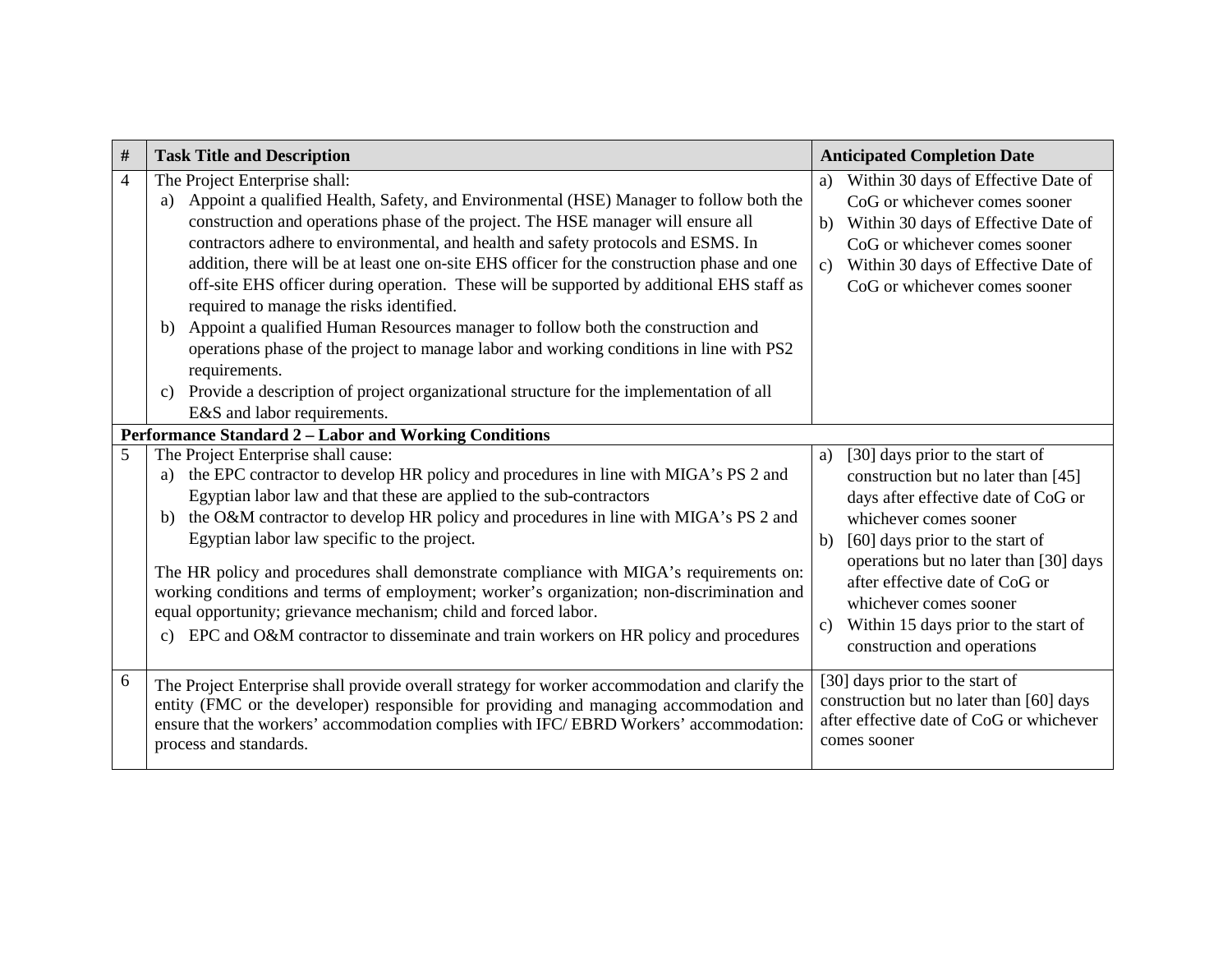| #  | <b>Task Title and Description</b>                                                                                                                                                                                                                                                                                                                                                                                                                                                                                                                                                                                                                                                                                                               | <b>Anticipated Completion Date</b>                                                                                                                                                                                                                                                           |
|----|-------------------------------------------------------------------------------------------------------------------------------------------------------------------------------------------------------------------------------------------------------------------------------------------------------------------------------------------------------------------------------------------------------------------------------------------------------------------------------------------------------------------------------------------------------------------------------------------------------------------------------------------------------------------------------------------------------------------------------------------------|----------------------------------------------------------------------------------------------------------------------------------------------------------------------------------------------------------------------------------------------------------------------------------------------|
| 7  | The Project Enterprise shall:<br>Ensure that the EPC contractor develops occupational health and safety procedures for<br>a)<br>construction activities including but not limited to: (i) hazard identification and<br>assessment; (ii) construction site safety (barricades, safety nets, control of access, clear<br>demarcation of areas and provision of safety information to visitors); (iii) specific<br>procedures for hazardous work; (iv) worker's safety and training plan; (v) personal<br>protective equipment needs; (vi) heat stress prevention; (vii) site supervision and audit<br>procedures; (viii) incident intervention measures and (ix) reporting.<br>b) develop an operations occupational health and safety procedure. | [30] days prior to the start of<br>a)<br>construction but no later than [45]<br>days after effective date of CoG or<br>whichever comes sooner<br>[60] days prior to the start of<br>b)<br>operations but no later than [30] days<br>after effective date of CoG or<br>whichever comes sooner |
| 8  | The Project Enterprise shall ensure that MIGA's PS requirements are incorporated in third<br>party contractual agreements.                                                                                                                                                                                                                                                                                                                                                                                                                                                                                                                                                                                                                      | For existing contractors (where contracts<br>are finalized / executed), within [30]<br>days of effective date of CoG. For future,<br>new contractors, within 30 days of the<br>contract being executed.                                                                                      |
| 9  | The Project Enterprise shall:<br>a) conduct a supply chain assessment of the nominated primary PV supplier to identify key<br>E&S risks/impacts and ensure the supplier complies with the principles of MIGA's PS to<br>appropriately manage these risks.<br>b) include MIGA PS requirements for supply chain (child and forced labor, occupational<br>health and safety) within supplier contracts                                                                                                                                                                                                                                                                                                                                             | For existing suppliers within [30]<br>a)<br>days of effective date of CoG. For<br>future, suppliers to be included in the<br>procurement assessment process.<br>Within [30] days of effective date of<br>b)<br>CoG                                                                           |
|    | Performance Standard 3 - Resource Efficiency and Pollution Prevention                                                                                                                                                                                                                                                                                                                                                                                                                                                                                                                                                                                                                                                                           |                                                                                                                                                                                                                                                                                              |
| 10 | The Project Enterprise shall cause the EPC and O&M contractor to develop a water<br>management plan which includes: (i) water requirements for each stage of the project, (ii)<br>information on water sources available, (iii) water use estimation method consistently applied<br>across plots, (iv) treatment requirements (if any)                                                                                                                                                                                                                                                                                                                                                                                                          | [30] days prior to the start of<br>a)<br>construction but no later than [45]<br>days after effective date of CoG or<br>whichever comes sooner<br>[60] days prior to the start of<br>b)<br>operations                                                                                         |
| 11 | The Project Enterprise shall cause the EPC and O&M contractor to develop management<br>plans and/or procedures manage pollution related aspects of the project in line with the                                                                                                                                                                                                                                                                                                                                                                                                                                                                                                                                                                 | [30] days prior to the start of<br>a)<br>construction but no later than [45]                                                                                                                                                                                                                 |